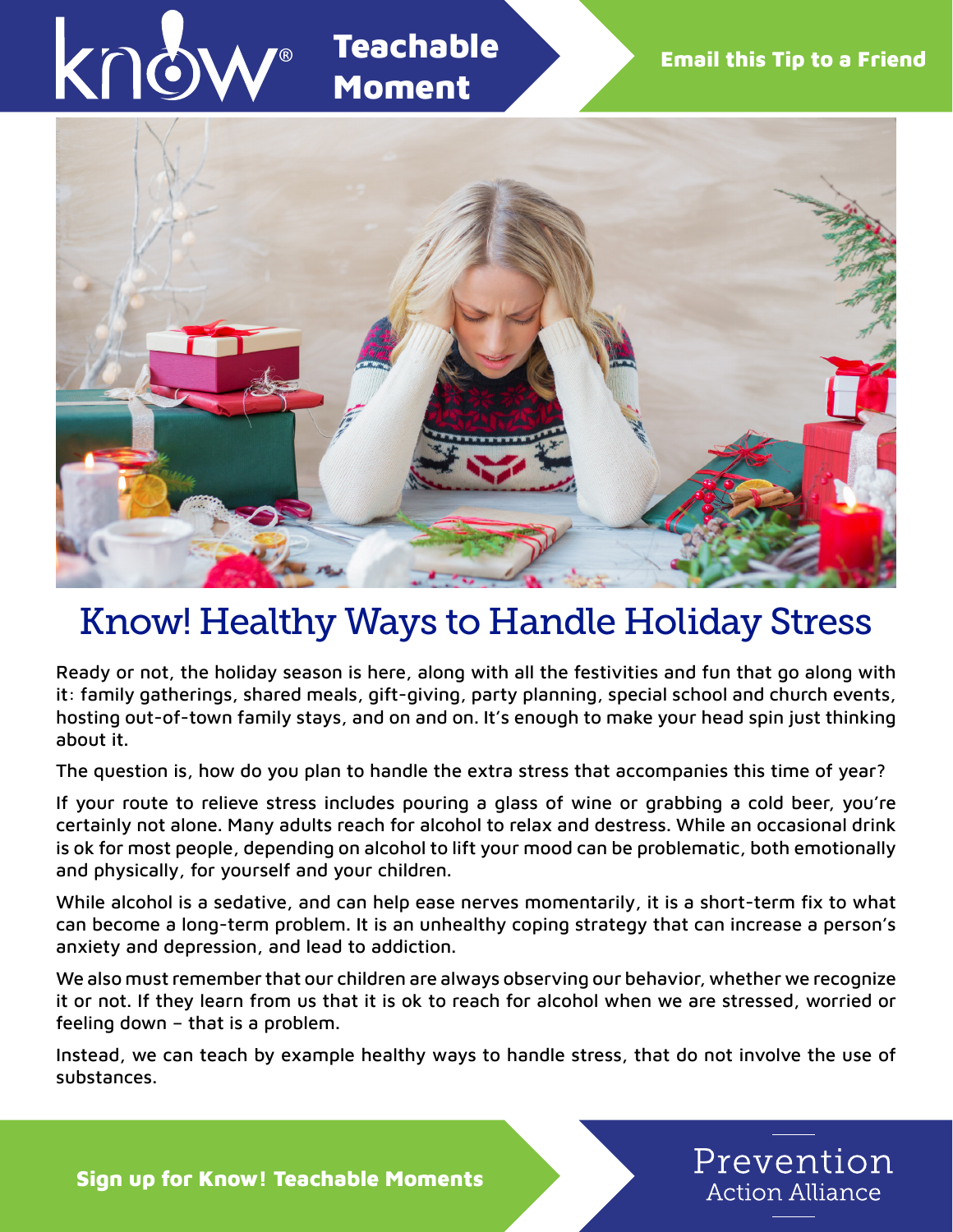

Prevention

**Action Alliance** 

The Mayo Clinic offers a stress-reducing strategy called the 4 A's, that we can put into practice for ourselves and role model for our children: avoid, alter, accept, or adapt. The way it works is that with any given situation that increases our stress, we look for ways to apply one or more of these concepts.

Teachable

Moment

**Avoid**: Believe it or not, a lot of stress can simply be avoided. Plan ahead, learn to say no, and ditch parts of your to-do list (low priority items).

**Alter**: Take inventory of whatever stressful situation you find yourself in, then consider ways you change or modify it for the better.

**Accept**: Sometimes we have no other option than to accept things the way they are. When this is the case, it is important to talk to someone, to forgive, to practice positive self-talk, and to learn from our mistakes.

**Adapt**: There are times when we need to adjust or revise the standards and expectations we set upon ourselves, which many times are unreasonable. What can help to change one's perspective is to ask yourself, "Will this matter in a year or in five years?"

Just because you've traditionally hosted Thanksgiving doesn't mean someone else can't take a turn. If your holiday to-do list becomes overwhelming, look it over and see what you can cut out. If you're tired of being the punchline of your cousin's jokes at family gatherings, ask him or her to leave you out of the comedy routine. Give yourself and others grace and do your best to put a stressful situation in perspective.

In addition to a well-balanced diet, exercise, social connectedness, and quality sleep, the Mayo Clinic's 4 A's technique can help you balance the stress equation for a more peaceful, enjoyable holiday season for yourself and your students.

Sources:

**[Cleveland Clinic: Why You Shouldn't Rely on Alcohol During Times of Stress. April 2020.](https://health.clevelandclinic.org/alcohol-during-times-of-stress/) [Mayo Clinic: Need stress relief? Try the 4 A's. July 2021.](https://www.mayoclinic.org/healthy-lifestyle/stress-management/in-depth/stress-relief/art-20044476)**

### Tips For Mentors and Adult Allies

Help young people avoid turning to substances for stress relief by sharing healthy coping strategies:

- Maintain a well-balanced diet
- Get daily exercise outside when possible
- Stay connected to friends and family
- Get good quality sleep
- Put the 4  $A$ 's as shared in this tip

Sign up for Know! Teachable Moments